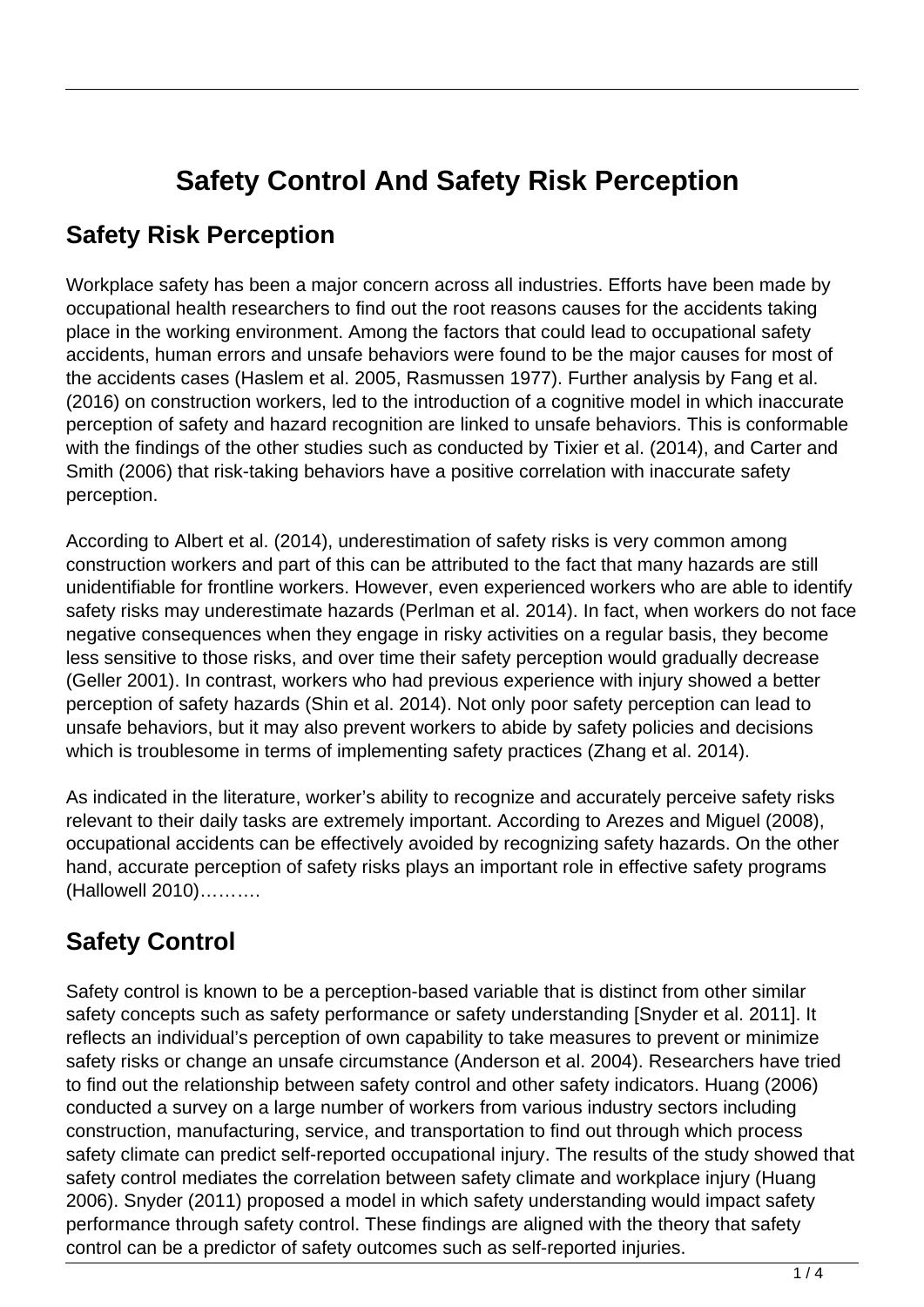### **Safety Climate**

Efforts to improve the safety of the workplace in various industries have been made since many years ago. There have been two approaches in dealing with occupational safety. The reactive approach relies on lagging indicators such as historical data of accidents to measure the safety of the workplace. Whereas in the proactive approach, a leading indicator is used to predict future incidents. Safety climate survey is a measurement tool to prevent accidents (Choudhry, Fang, & Lingard, 2009). It was first introduced by Zohar in 1980 to measure workers' perceptions of various aspects of work safety in manufacturing industries. Since then, this measurement tool has been used across many industries to forecast safety performance. Although there is not a unified definition of safety climate in the literature, it is commonly cited as an employee's perception of overall safety within the workplace (Schwatka et al. 2016). It is affected by safety policies and procedures as well as employees' perception of actual priorities (Gilkey, del Puetro, Keefe, Bigelow, Herron, Rosecrance, & Chen 2012). This is critical especially when company goals are in conflict. For example, employees decide whether they bypass safety procedures to meet deadlines or they choose to work safely and suffer penalties by missing project goals.

Another closely related term to safety climate is safety culture. These two terms are often used interchangeably in the literature but there are some differences. While safety climate pertains to the actual state of safety in an organization at any given point in time (Huang 2006, Cheyne et al.1998), safety culture is more focused on the organization's values and ideals with respect to safety (Guldenmund, 2000). Safety culture is formed by the managers and decision makers who design safety policies and procedures. Interactions between employers, managers , and employees influence on safety culture and climate with respect to the varying perception among different job levels (Zohar & Luria, 2005). Zohar conducted a literature review on more than 200 published studies about the assessment of safety climate in various work disciplines and the results showed that a correlation between safety climate and injury rates exists (2010). The higher the safety climate , the better safety outcomes and lower injury and illness rates are likely to be. Additionally, the Occupational Safety and Health Administration (OSHA) proposed that strengthening job site safety climate has the most influence on accident reduction.

In order to evaluate the safety climate in the construction industry, several instruments have been developed that mostly rely on self-reported survey questionnaires. A content analysis on 15 such surveys was conducted to show common key factors that affect safety climate (Ghosh, Young-Corbett, & Fiori, 2010). These criteria include but are not limited to role of management and safety rules/procedure and as main factors which have been repeatedly appeared in safety climate measures along with communication, worker involvement, and work environment (Ghosh et al., 2010). Another study introduced management commitment to safety and workers involvement as the two most important components in measuring safety climate (Dedobbeleer & Béland, 1991). They also identified elements that affected employees' risk perception. Prior experience with injury accounted for highest impact followed by control and risk. (Dedobbeleer & Béland, 1991)

Schwatka, Hecker, & Goldenhar (2016) conducted aA study reviewed of the existing construction industry literature with regards to safety climate in the construction industry and identified found 56 articles of which 80 percent were published after 2008 (Schwatka, Hecker, & Goldenhar, 2016). Results from this review showed that safety climate concept came towas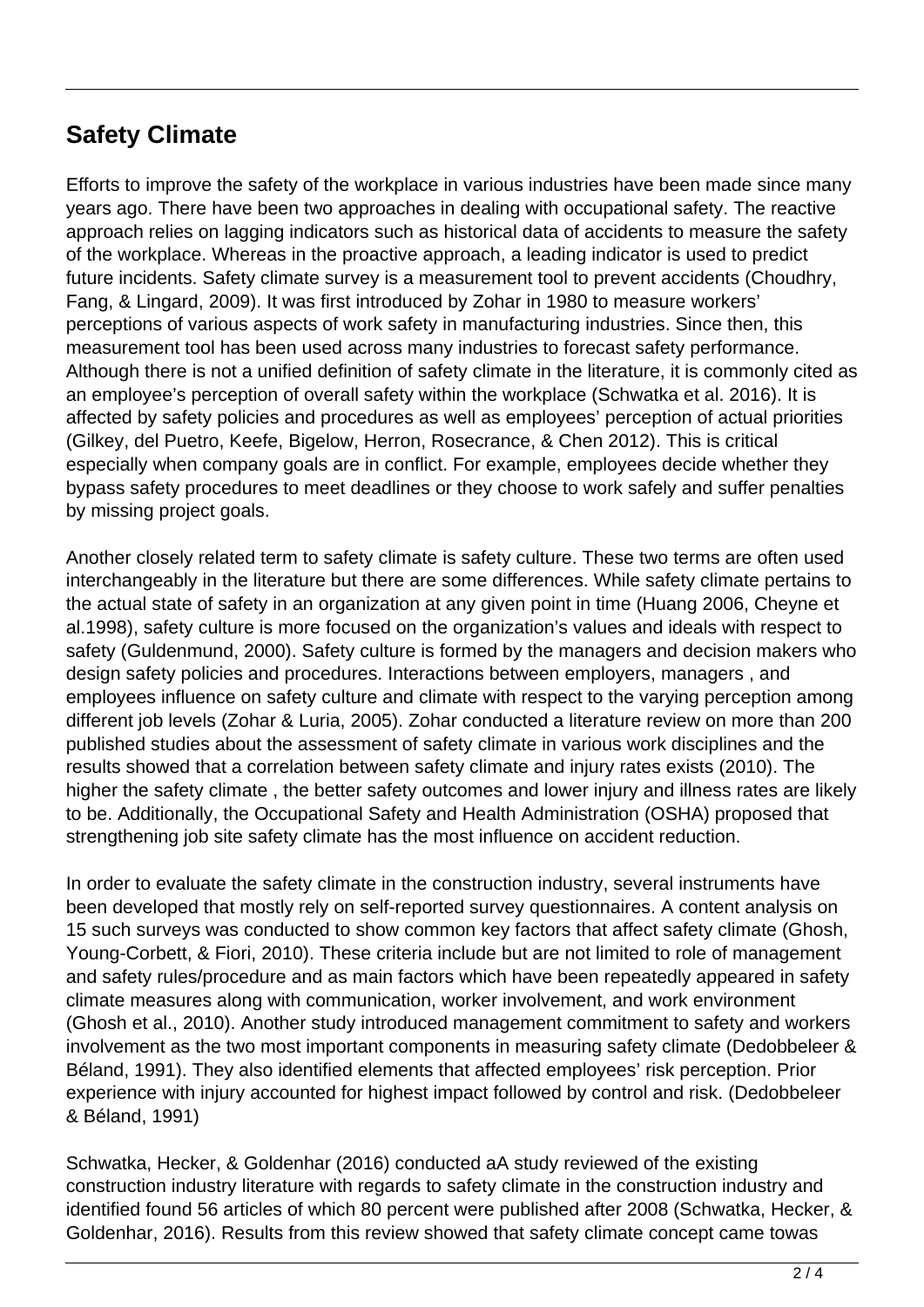adopted in the construction industry later than other industries. Majority of these studies compared safety climate scores among different groups of employees with the results indicating the management group scored significantly higher compared with the others. The rest of the research studies identified by Schwatka et al. (2016) in their review focused on comparisons based on ethnicity, union status, and trades (Schwatka et al., 2016). Fang, Chen, & Wong (2006) conducted investigated a case study on a major commercial construction firm in Hong Kong to explore the relationship between safety climate and workers' personal characteristics and behavior (2006). They derived 15 elements to include in the safety climate questionnaire with emphasis on the job roles, influences of coworkers and safety resources. By analyzing the data and using logistic regression, an existing correlation between safety climate and employees' characteristics was confirmed. Such characteristics include but are not limited to gender, marital status, education level, drinking habits, and individual safety behavior. The results showed that the workers who stick to safe work practices and comply with rules demonstrated a higher safety climate score compared with those who do not. They also discussed that widely hiring of subcontractors may result in some issues regarding safety culture and climate (Fang et al., 2006).

Further efforts were made to evaluate safety climate by conducting comparison analysis among different job levels in the construction industry. An international study conducted by Chen, Lu, Liu, & Wang (2013) was done to evaluate and compare Taiwanese construction managers' perception of safety (2013). They developed an instrument by reviewing articles to identify the most important variables that influence safety perception. Their model was based on six aspects of human error (HE), safety resource and application (SRA), safety equipment and training (SET), site culture and external factors (SCF), safety inspection and audit (SIA), and accident medium and activities (AMA). The likert scale survey questionnaire was distributed among 360 construction management roles including safety managers, contractor managers, design and audit managers, public work managers, and others. Comparison analysis was done on the responses and results showed the highest perception level belonged to the safety managers (Chen et al., 2013).

Gilkey et al. (2012) investigated safety culture and risk perception of 67 residential worksites that participated in a safety pilot program in the Denver metro area(2012). All of the sample data s were was collected from those involved in single-family wood-frame residential construction projects. The comparison analysis based on the group responses of two job levels indicated that managers scored higher than frontline laborers in terms of safety culture. The findings of Gillen, Baltz, Gassel, Kirsch, & Vaccaro (2002)others may explain this result. Gillen at al. (2002) state that nonunion construction labors hold a poorer safety climate score compared to union workers (Gillen, Baltz, Gassel, Kirsch, & Vaccaro, 2002). Residential construction suffers from higher injury rates by operation of many small nonunion contractors whereas commercial and heavy civil sectors are mostly unionized throughout the US.

However, a comprehensive case study on the largest commercial development project in US history until the time of the study represented similar results (Gittleman et al., 2010). Following eight8 fatal accidents on the project and to address the related safety concerns, the investigators developed four4 different versions of the survey questionnaire to measure safety climate among four4 groups of different job levels including management executives, site superintendents, foremen, and craft workers. The survey consisted of standard Likert scale items as well as open-ended questions to create an opportunity for workers to express their opinions, concerns, and proposed solutions regarding safety issues on the job sites to the upper-